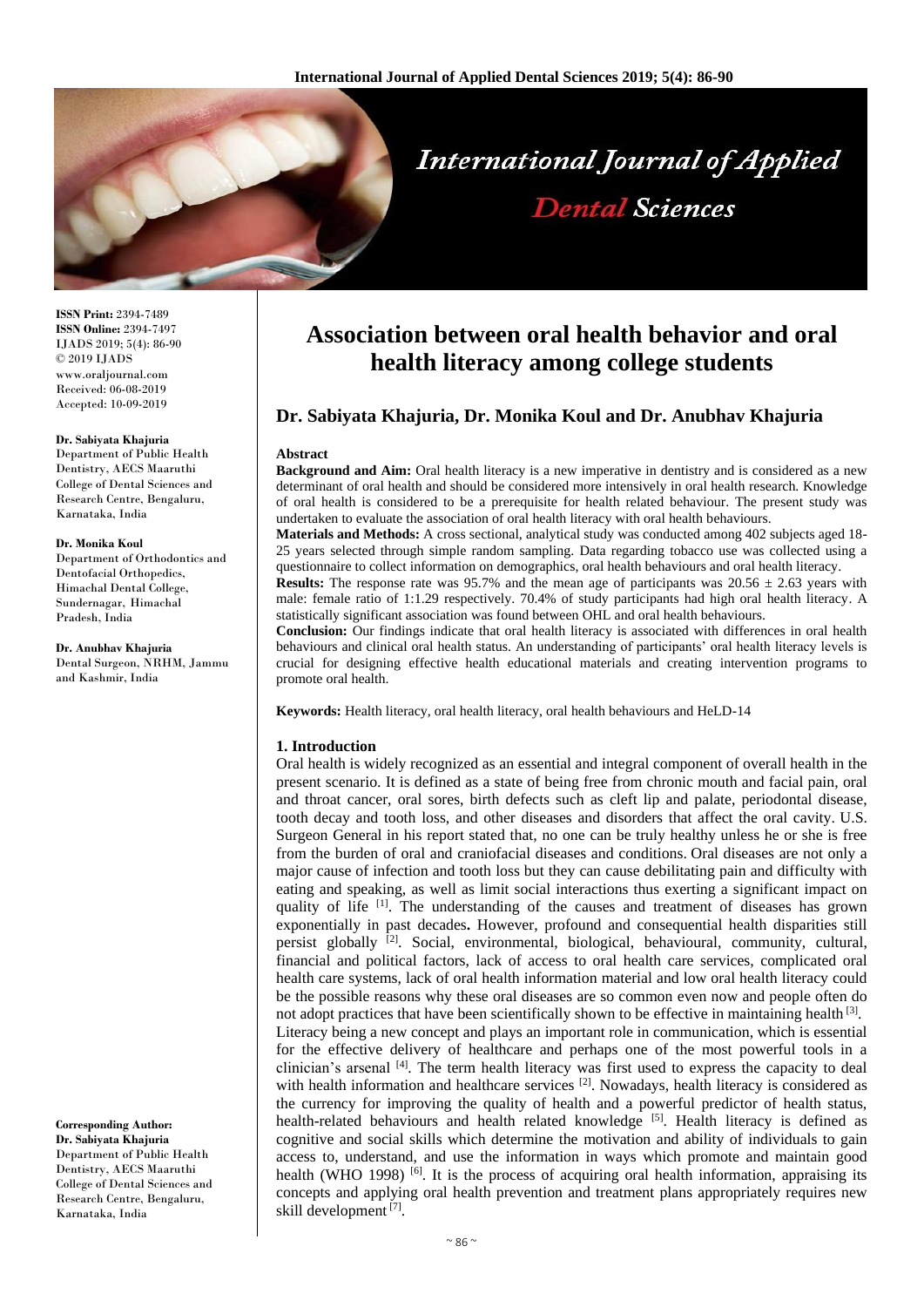Health behaviours are defined as the activities undertaken by people in order to protect, promote or maintain health and to prevent disease [8]. Oral health behaviours such as daily toothbrushing, rinsing, flossing and regular dental visits are necessary to prevent rapid accumulation of plaque that can lead to long-term health problems such as periodontitis, dental caries, or tooth loss, and may be a risk factor for various systemic conditions and diseases [9]. An individual's health literacy is represented by a constellation of skills including word recognition, reading comprehension, communication proficiency, and conceptual knowledge [10]. Poor health literacy can impede one's ability to seek the needed health information, to process, understand and use to make appropriate health care decisions and is regarded as "silent epidemic". A mismatch between the literacy skills of individuals and demands of oral health services may create an un-necessary barrier in preventive care and treatment [11].

Although many oral health literacy measurement tools were developed like Reald, Realmd-20, OHLA-S, Tofhlid, Ohli, Cmohk and Hkohlat-P<sup>[12]</sup>. But, focus was on word recognition, pronunciation to assess the reading ability of common dental words  $[13]$ . And, none measured the individual's ability to seek, understand and utilize oral health information to make appropriate oral health-related decisions. Thus, Health literacy in dentistry (HeLD-14) scale comprising of 14 items based on seven oral health literacy domains: communication, understanding, receptivity, utilization, support, financial and access was developed Each item was ranked on a 5-point scale with scores ranging from 0 to 56 and higher scores indicating minimal difficulty in performing functions (high oral health literacy) and vice versa [14].

A positive association might exists between limited health literacy and outcomes, such as poorer knowledge about health conditions, lower use of preventive services, higher hospitalization rates and poorer self-reported health. Hence, determining relative significant factors that influence health literacy is an important beginning step for assessing its influence on oral health. But scarcity of literature was found on the relationship of oral health literacy, oral health behaviours. Thus, our study is aimed at assessing oral health literacy using HeLD-14 scale and determining its relationship with oral health behaviours and oral health status among adults aged 18-25 years in Bengaluru city, Karnataka. Hence, the results and conclusions of this study can be used to substantiate the available literature on relationship of oral health literacy with oral health behaviours among adults.

#### **2. Materials and Methods**

A cross sectional descriptive study was carried out on 402 college students aged 18-25 years from 6 different colleges of Bangalore City, Karnataka State, India. Prior ethical approval was obtained from Institutional Review Board and permissions were sought from the respective head of institutions before study. A simple random sampling technique was used in the study. A specially designed proforma comprising of 3 sections was used to collect data on socio-demographics, oral health behaviours and oral health literacy. It tested for validity and reliability before the start of the survey. Test and retest method was used to check for reliability, and the kappa value was found to be 0.80 and back translation method was used to check content validity of the questionnaire. A prior written informed consent was obtained from the participants of the study.

#### **2.1 Oral health literacy**

Awareness regarding the oral health highly depends on one's literacy level. Oral health literacy was assessed using Health literacy in dentistry-14 scale (HELD-14) having 14 items and the responses were assessed on the basis of the level of difficulty experienced while performing these tasks or functions [14].

## **2.2 Oral health behaviours**

Oral health behaviours were assessed by asking certain closeended questions about the frequency of tooth brushing, type of toothpaste used, frequency of self-checking oral health with a mirror, dental visiting pattern.

### **2.3 Statistical analysis**

The data was analysed using Statistical Package for Social Sciences, IBM Corporation, SPSS Inc., Chicago, IL, USA version 21 software package (SPSS). Descriptive statistics with frequency mean and standard deviation was computed. Chi-square test was used to analyse gender and age differences. Mann Whitney U test was used for Gender-wise comparison of oral health literacy scores Association of oral health behaviour questionnaire items with oral health literacy scores was done using Chi-square test. Statistical significance was set at the 5% level.

### **3. Results**

A cross sectional descriptive study was carried out on 402 college students aged 18-25 years from 6 different colleges of Bangalore City, Karnataka State, India. Out of the 402 participants, 175 (43.50%) were males and 227 (56.50%) were females (Table 1).

Among the different age groups studied, the maximum number of subjects  $(n=144, 35.8\%)$  were found to be of 18 years of age, out of which 64 were males and 80 were females. Least number of the subjects  $(n=22, 5.5%)$  were found to be in 20 year age group (Figure 1). The mean age of participants was  $20.56 \pm 2.63$  years.

## **Oral health literacy scores among study participants**

Based on the interquartile range, all the patients were divided according to their oral health literacy into 3 categories (low, moderate and high). Regarding distribution oral health literacy scores it was found that 70.4% study participants presented with high oral health literacy whereas about only 6.2% were having low oral health literacy. (Figure 2)

However, oral health literacy scores when compared with gender using Chi- square test, it was found that 58.4% females and 41.6% males had high oral health literacy. However, these associations were not statistically significant ( $p > 0.05$ ). Overall, the mean OHL scores were  $47.16 \pm 8.57$ and with females having higher mean OHL scores i.e.  $48.1\pm7.7$  as compared to males. These differences were found to be statistically significant  $(p=0.005)$  (Figure 3).

#### **Oral health behaviours among study participants**

Regarding oral health behaviors, it was observed that the participants with high oral health literacy brushed their teeth more often, had the habit of changing toothbrush once in a month, cleaned their teeth using interdental aids. 44.8% of participants used herbal toothpaste to clean their teeth. Only 13.7% had visited dentist once in 6 months while a vast majority (73.9%) were visiting dentist whenever its required. 91.3% had the habit of self-checking their mouth in mirror daily. Self-reported oral health is commonly used as an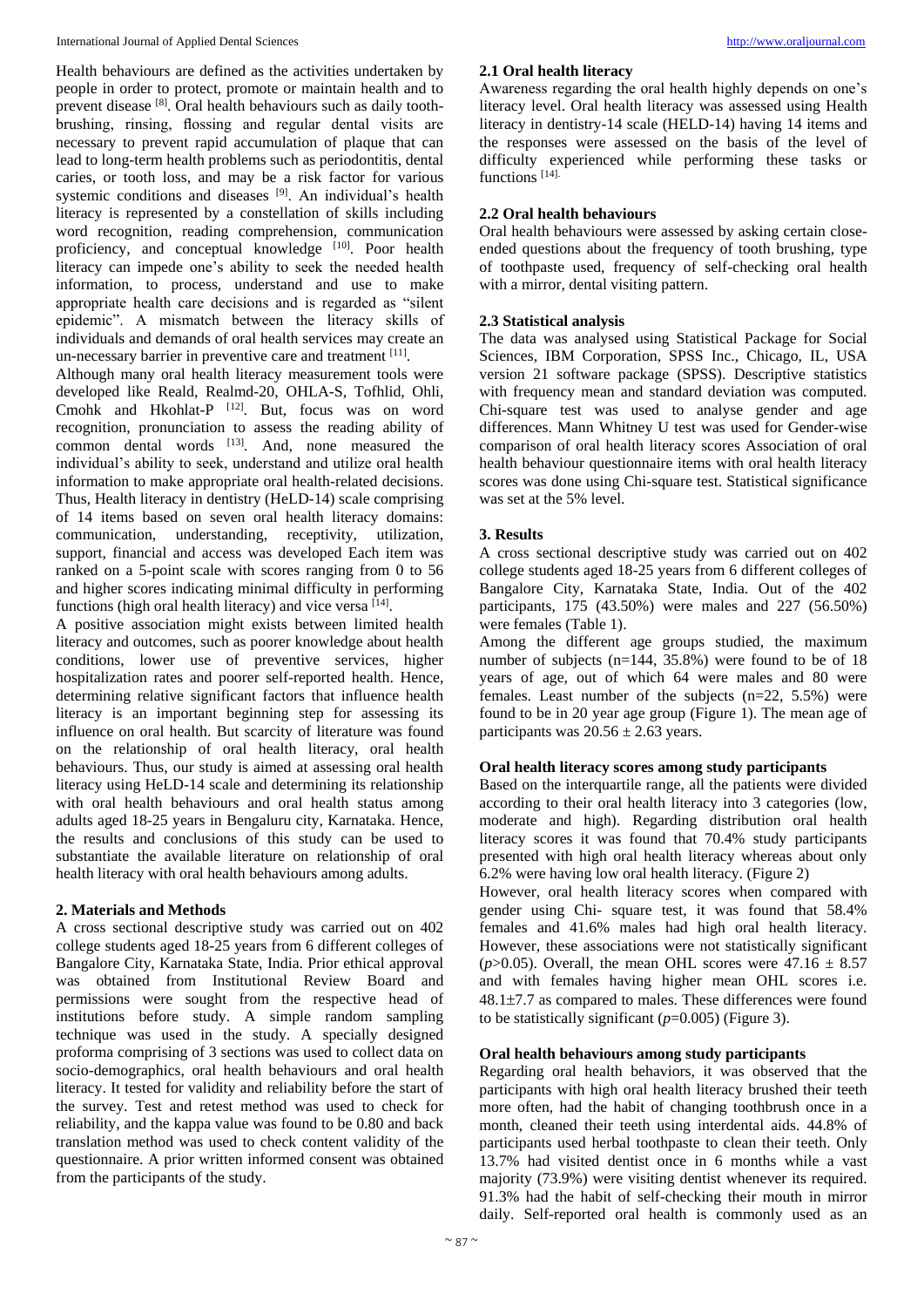#### International Journal of Applied Dental Sciences [http://www.oraljournal.com](http://www.oraljournal.com/)

acceptable nonclinical alternative in epidemiological oral health survey. It was measured using a single global item wherein participants were asked to range their oral health from excellent to poor. A total of 59.2% rated their oral health as good and this was found to be statistically significant (*p*=0.05). (Table 2)

**Table 1:** Gender-wise distribution of study participants

| Gender  | $\vert$ No, of paticipants (n) $\vert$ | Percentage % |
|---------|----------------------------------------|--------------|
| Males   | 175                                    | 43.50        |
| Females | 227                                    | 56.50        |
| Total   |                                        | 100          |



Fig 1: Age and Gender-wise frequency distribution of study participants





**Fig 2:** Percentage distribution of OHL scores among study participants



**Fig 3:** Gender-wise comparison of mean HeLD-14 scores among study participants

|  | <b>Table 2:</b> Frequency distribution of responses to oral health behaviour questionnaire |  |  |  |  |  |
|--|--------------------------------------------------------------------------------------------|--|--|--|--|--|
|--|--------------------------------------------------------------------------------------------|--|--|--|--|--|

|                                                                             | <b>Low OHL</b><br><b>High OHL</b> |                                                           | <b>Total</b>  | $\chi^2$ |         |  |  |  |  |
|-----------------------------------------------------------------------------|-----------------------------------|-----------------------------------------------------------|---------------|----------|---------|--|--|--|--|
| <b>Response</b>                                                             | $\frac{0}{0}$                     | $\frac{0}{0}$                                             | $\frac{0}{0}$ | value    | p-value |  |  |  |  |
| Item 1- Tooth brushing frequency                                            |                                   |                                                           |               |          |         |  |  |  |  |
| Once                                                                        | 56.0                              | 41.9                                                      | 43.5          |          |         |  |  |  |  |
| Twice                                                                       | 44.0                              | $\overline{52.7}$                                         | 51.5          | 2.663    | $0.05*$ |  |  |  |  |
| Thrice                                                                      | 0.0                               | 4.2                                                       | 3.5           |          |         |  |  |  |  |
| $>$ Thrice                                                                  | 0.0                               | 1.6                                                       | 1.5           |          |         |  |  |  |  |
| Item 2- Frequency of changing toothbrush habit among the study participants |                                   |                                                           |               |          |         |  |  |  |  |
| Once in a month                                                             | 35.0                              | 40.0                                                      | 39.6          |          | 0.81    |  |  |  |  |
| In $6 - 12$ months                                                          | 10.0                              | 13.0                                                      | 12.9          |          |         |  |  |  |  |
| In $3 - 6$ months                                                           | 45.0                              | 38.1                                                      | 37.6          | 3.018    |         |  |  |  |  |
| When bristles fray                                                          | 10.0                              | 8.9                                                       | 10.0          |          |         |  |  |  |  |
| Item 3- type of toothpaste used for brushing teeth by study participants    |                                   |                                                           |               |          |         |  |  |  |  |
| Fluoridated                                                                 | 10.0                              | 19.0                                                      | 19.7          |          | 0.56    |  |  |  |  |
| Non-fluoridated                                                             | 5.0                               | 6.0                                                       | 5.5           | 4.845    |         |  |  |  |  |
| Herbal                                                                      | 50                                | 46.0                                                      | 44.8          |          |         |  |  |  |  |
| Not Specific                                                                | 35.0                              | 28.9                                                      | 30.1          |          |         |  |  |  |  |
| Item 4 -Responses regarding habit of self-check mouth in a mirror           |                                   |                                                           |               |          |         |  |  |  |  |
| Yes                                                                         | 90.0                              | 91.4                                                      | 91.3          | 0.055    | 0.97    |  |  |  |  |
| No                                                                          | $\overline{10.0}$                 | 8.6                                                       | 8.7           |          |         |  |  |  |  |
|                                                                             |                                   | Item 5 – Preferences for self- checking mouth in a mirror |               |          |         |  |  |  |  |
| Painful tooth                                                               | 15.0                              | 30.2                                                      | 30.1          |          | 0.10    |  |  |  |  |
| Food Lodgement                                                              | 40.0                              | 25.7                                                      | 24.9          | 10.670   |         |  |  |  |  |
| <b>Mouth Sores</b>                                                          | 20.0                              | 9.8                                                       | 11.7          |          |         |  |  |  |  |
| Routinely                                                                   | 25.0                              | 34.3                                                      | 33.3          |          |         |  |  |  |  |
| Item $6$ – Dental visiting pattern                                          |                                   |                                                           |               |          |         |  |  |  |  |
| Once in 6 months                                                            | 10.0                              | 14.9                                                      | 13.7          | 5.018    | 0.29    |  |  |  |  |
| Once in 12 months                                                           | 20.0                              | 13.0                                                      | 12.4          |          |         |  |  |  |  |
| When thr's dental problem                                                   | 70.0                              | 72.1                                                      | 73.9          |          |         |  |  |  |  |
| Item 7- Self-rating oral health.                                            |                                   |                                                           |               |          |         |  |  |  |  |
| Very good                                                                   | 16.0                              | 15.9                                                      | 16.4          |          |         |  |  |  |  |
| Good                                                                        | 36.0                              | 61.1                                                      | 59.2          | 15.924   | $0.01*$ |  |  |  |  |
| Fair                                                                        | 44.0                              | 14.3                                                      | 15.4          |          |         |  |  |  |  |
| Poor                                                                        | 4.0                               | 8.6                                                       | 9.0           |          |         |  |  |  |  |

\* - Statistically Significant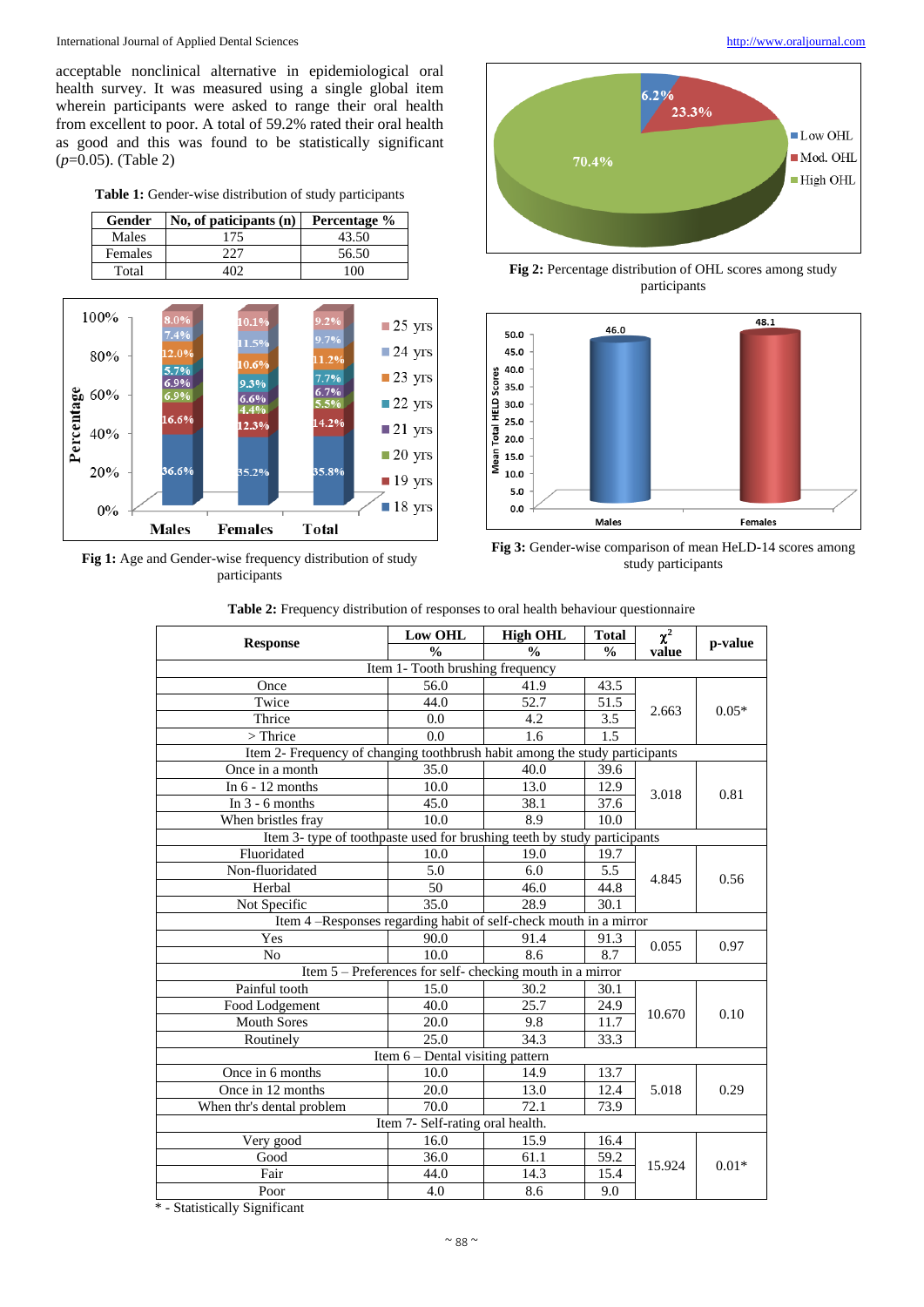#### **4. Discussion**

Youth is a special period of human development, not just physically but also emotionally and cognitively and an increased awareness for beautiful and healthy appearance is commonly associated with this age. That could be reason for better attitude towards oral health amongst majority of subjects in present study.

In 2015, average literacy rate of India was reported to be 90%. Specifically for Bengaluru, it is 87.67% overall with 91.01% and 84.01% for males and females respectively with a literacy gap of 7.0. However, this is not reflected in the current study, where the females had higher oral health literacy scores which could be attributed to their understanding about what good oral health entails in it and a more positive dental health attitude. Consistent results were seen in Sistani *et al* [15] and Sabbahi *et al* [12] studies. However, lower prevelance was seen in Veerasamy *et al* <sup>[16]</sup> and Kanupuru *et al* [17] studies.

In our study, it was seen that, a majority of 151 (53.3%) subjects with high oral health literacy brushed their teeth at least twice daily suggesting that they were more concerned about oral health and take into consideration that maintenance of good oral hygiene, including healthy dentition and supporting structures, is an important part of general health. These results were in line with study conducted by Ying *et al* [18] and Wehmeyer *et al* [19] .

Regarding frequency of changing toothbrush, it was found that 39.6% were changing their brush once in a month and 37.6% were changing their brush every 3-6 months. These results are in accordance with the results of study conducted on Health University students, Malaysia by Ying *et al* where it was noticed that 57.2% of students were changing toothbrush after every 3 months [18].

The type of toothpaste used for brushing teeth plays an important role in oral hygiene and use of fluoridated toothpaste is a practice preferred worldwide, due to its scientifically proven benefits. In this study, only 19.7% of subjects used fluoridated toothpaste, however 44.8% of subjects used herbal toothpaste. This could be attributed to cultural and religious beliefs of Indian population where natural products are given a priority. Also the preference for these had made a large number of brands, companies to manufacture such products on large scale and also availability is not an issue after the spectacular comeback of herbal products in Indian markets.

Lack of oral health knowledge and paying low attention to importance of oral health could relate to of dental visiting pattern. In our study, only 13.9% visited regularly in every 6 months while 73.9% visited whenever there is any dental problem. This reflects the vast difference in attitudes of students in India which could be attributed to ignoring the symptoms or trying self-medication or traditional cures first. The youth of the country should be more informed about the importance of regular dental check-up. Similar trend was seen in Indonesian study done by Ying *et al* where 19.1% pay regular dental visits every 6-12 months while 51.1% visited dentist only when they have dental pain [18]. Contrasting results were seen in a Canadian study adults where only 19% of subjects visited a dentist visited whenever there is any dental problem, while 40% visited literacy every 3–6 months [12] .

As the younger adults at their age are very much aspiring about their dreams and try to socialize more at this age, so for them appearance and smile play a very important role in building their self-confidence. Study results revealed that a

preponderant component of study population (91.4%) with high OHL followed this practice on a routine basis (34.3%), while in a Japanese study only 18.4% with high OHL were also doing so [20].

Self-perceived oral health has a direct impact on individuals' well-being and quality of life. Because the perception of oral health influences care-seeking behaviour and reception of oral health-promotion activities, it affects actual oral health status. In our study, it was found that 61% subjects with high oral health literacy rated their oral health as good. Consistent results were seen Sistani *et al* study where 84.5% of study participants rated their oral health as good  $[15]$ . Contrasting results were observed in Jones *et al* where 69% with low OHL reported their oral health as poor [21]. A statistically significant difference was observed in the different categories of oral health literacy and self-reported oral health.

#### **5. Conclusion**

All the domains of health literacy in our study were positively correlated with each other which indicating that higher the oral health literacy of participants could be attributed to tooth brushing habit, regular dental check-ups, and their better oral hygiene status. Oral health literacy may be part of causal mechanisms that lead to worse oral health. Low oral health literacy levels directly affected the oral health status. Improving health literacy is a critical goal in improving health outcomes and requires intensive collaborative efforts among healthcare. An understanding of participants' oral health literacy levels is crucial in designing effective health educational materials, as well as designing intervention programs to successfully achieve oral health promotion at a community level.

### **6. References**

- 1. US Department of Health and Human Services. Oral health in America: A report of the surgeon general. Executive summary. Rockville, MD: USDHHS, National Institute of Dental and Craniofacial Research, National Institutes of Health, 2000.
- 2. Health Literacy: Report of the council on scientific affairs. Ad Hoc Committee on Health Literacy for the council on scientific affairs, American Medical Association. Journal of the American Medical Association. 1999; 281:552-7
- 3. Hongal S, Torwane NA, Goel P, Chandrashekar BR, Jain M, Saxena E. *et al*. Assessing the oral health literacy: A review. International Journal of Medicine and Public Health, 2013; 3(4).
- 4. Horowitz AM, Kleinman DV. Oral Health Literacy: The new imperative to better oral health. Dental Clinics of North America. 2008; 52:333-44
- 5. Raj A, Sugavanesh P. Adult Oral Health Literacy among Urban and Peri-Urban Population in and Around Chennai, India-A Comparative Study. Journal of Oral Health & Community Dentistry. 2015; 9(2).
- 6. World Health Organization. Health promotion glossary. http://www.who.int/healthpromotion/about/HPR%20Glos sary%201998.pdf
- 7. Horowitz AM, Kleinman DV. Oral health literacy: A pathway to reducing oral health disparities in Maryland. J Public Health Dent. 2012; 72:S26-30.
- 8. Steptoe A, Wardle J, Vinck J, Martti T, Holte A, Whickstorm L. *et al*. Personality and attitudinal correlates of healthy and unhealthy lifestyles in young adults. Psychol Health. 1994; 9:331-43.